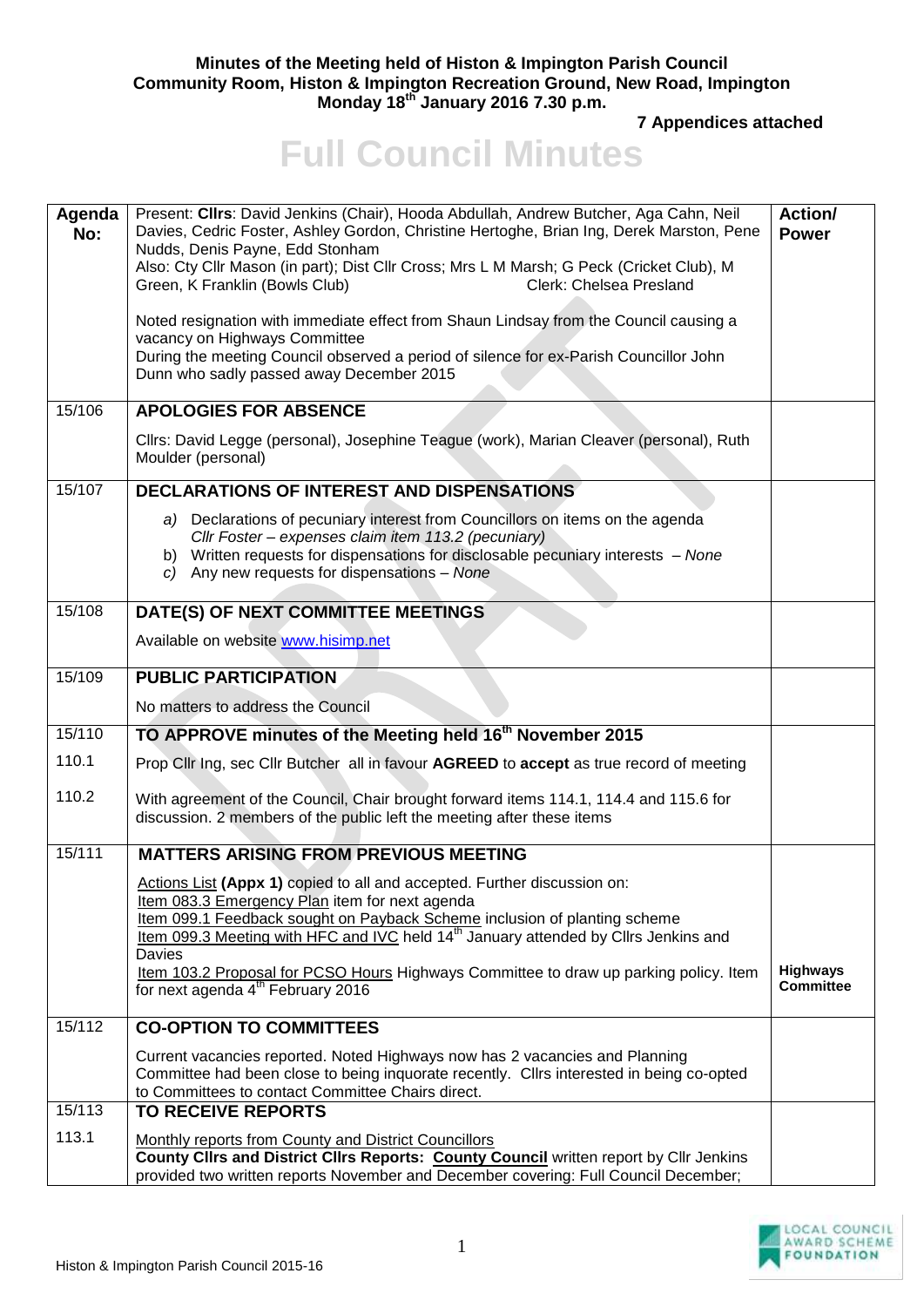|        | Committee meetings; Consultations; Local Matters Additional Discussion on: Disbanding of<br>Northstowe Joint Development Control Committee (NJDCC): Development of County Land<br>in Cottenham. Similarities with regard to possible development at Buxhall Farm noted.<br><b>Environment Agency Cty Cllr Mason pushing for revised policy at Local Level; Local Plan</b><br>Reviewed Site Assessment Consultation inaccuracies with regard to flooding and drainage;<br>Northstowe<br>Cty Cllr Mason and Mrs L M Marsh left the meeting during this item |                |
|--------|-----------------------------------------------------------------------------------------------------------------------------------------------------------------------------------------------------------------------------------------------------------------------------------------------------------------------------------------------------------------------------------------------------------------------------------------------------------------------------------------------------------------------------------------------------------|----------------|
|        | <b>District Council</b> written report provided by Cllrs Stonham and Davies covering: SCDC<br>Funding; Northstowe; Ermine Street Housing; SCDC Website; Gypsy and Traveller needs<br>survey; SCDC Full Council. Additional discussion on: New Homes Bonus; District and<br>County Council communication. District Councillors to take up any points/questions raised                                                                                                                                                                                      |                |
| 113.2  | Clerk's Report (Pg 1 & 2) (Appx 2) provided to all and accepted. Noted agreed up-grade<br>of photocopier with Copier IT. Further discussion on:<br>SLCC Regional Roadshow all in support of recommendation for attendance and 3 for 2<br>early bird offer £69 (AY) + £89 non-members + VAT                                                                                                                                                                                                                                                                |                |
| 113.3  | Newsletter Expect to publish end of February. Article deadline to be confirmed<br>Chairman's Report (Appx 3) provided to all and accepted. Further discussion on:<br>Neighbourhood Plan productive meeting held in November. Cllr Jenkins to work on<br>proposal for community consultation. Details to be confirmed at next meeting                                                                                                                                                                                                                      | Next agenda    |
|        | Parish Council and County Council Co-Operation Support expressed from members for Cllr<br>Jenkins and Payne to attend meeting with key Officers to explore further with no<br>commitments. The issue of the 2% County Council Tax rise to be raised                                                                                                                                                                                                                                                                                                       | <b>JDJ/DWP</b> |
| 113.4  | Other Committee Chair Reports/Items for Decision<br>Youth Committee (Appx 4) Chair's report and Youth Worker report provided to all and<br>accepted. Proposed Cllr Abdullah to:<br><b>Disband Youth Committee</b>                                                                                                                                                                                                                                                                                                                                         |                |
|        | Disband Youth Working Party<br>$\blacksquare$                                                                                                                                                                                                                                                                                                                                                                                                                                                                                                             |                |
|        | Create a position of Youth Liaison Officer<br>Create a Task & Finish group for set up a permanent "vehicle" for employing and                                                                                                                                                                                                                                                                                                                                                                                                                             |                |
|        | managing youth provision within Histon & Impington. To be achieved before July 2017                                                                                                                                                                                                                                                                                                                                                                                                                                                                       |                |
|        | Discussion covered:<br>Cllr Abdullah to fulfil Youth Liaison Officer role                                                                                                                                                                                                                                                                                                                                                                                                                                                                                 |                |
|        | Task & Finish Group membership of 4 currently Cllr Abdullah and Butcher, those<br>$\overline{\phantom{a}}$<br>interested to contact Cllr Abdullah                                                                                                                                                                                                                                                                                                                                                                                                         |                |
|        | Current Youth Worker arrangements and possibilities of employing further Youth<br>$\blacksquare$<br>Workers                                                                                                                                                                                                                                                                                                                                                                                                                                               |                |
|        | Proposed Cllr Abdullah, Seconded Cllr Nudds 9 in favour 1 against and <b>AGREED</b> . Some<br>concern raised over disbanding of the Committee prior to Elections in May                                                                                                                                                                                                                                                                                                                                                                                   |                |
| 113.5  | Any Working Group/Task & Finish Group Reports<br>Public Art Working Party notes of meeting held 28 <sup>th</sup> October provided to all. Cllr Nudds<br>reported on Glazed Pavilion currently being stored at Hain Daniels, awaiting planning                                                                                                                                                                                                                                                                                                             |                |
|        | permission<br>Kings Meadow Working Party first meeting held 26 November, notes provided to all and<br>accepted                                                                                                                                                                                                                                                                                                                                                                                                                                            |                |
|        | Neighbourhood Plan Task & Finish meetings held 26 <sup>th</sup> November and 8 <sup>th</sup> December;<br>Station Area Public Realm open meeting held 19 November. Next meeting due January<br>2016                                                                                                                                                                                                                                                                                                                                                       |                |
|        | Community Park Project Working Party meeting held 11 <sup>th</sup> January                                                                                                                                                                                                                                                                                                                                                                                                                                                                                |                |
| 15/114 | TO ACCEPT COMMITTEE REPORTS note actions and agree                                                                                                                                                                                                                                                                                                                                                                                                                                                                                                        |                |
| 114.1  | Recreation Committee draft minutes of the meeting held 25 <sup>th</sup> January provided to all and<br>accepted. Next meeting due 25 <sup>th</sup> January. Report on Cricket Nets - Site Safety<br>(recommendation for decision) and Tennis Court Project/Drainage (for information)<br>provided to all (Appx 5)<br>Proposed Cllr Davies:                                                                                                                                                                                                                |                |
|        | "Following a review, risk assessment carried out by Play Inspection Company and advice<br>received from the Parish Council's insurance company, Histon & Impington Parish Council<br>agrees to funding request of up to £26,260 from Recreation Committee to install cricket<br>safety netting on the Recreation Ground as per site plan and details contained in the<br>accompanying report"                                                                                                                                                             |                |

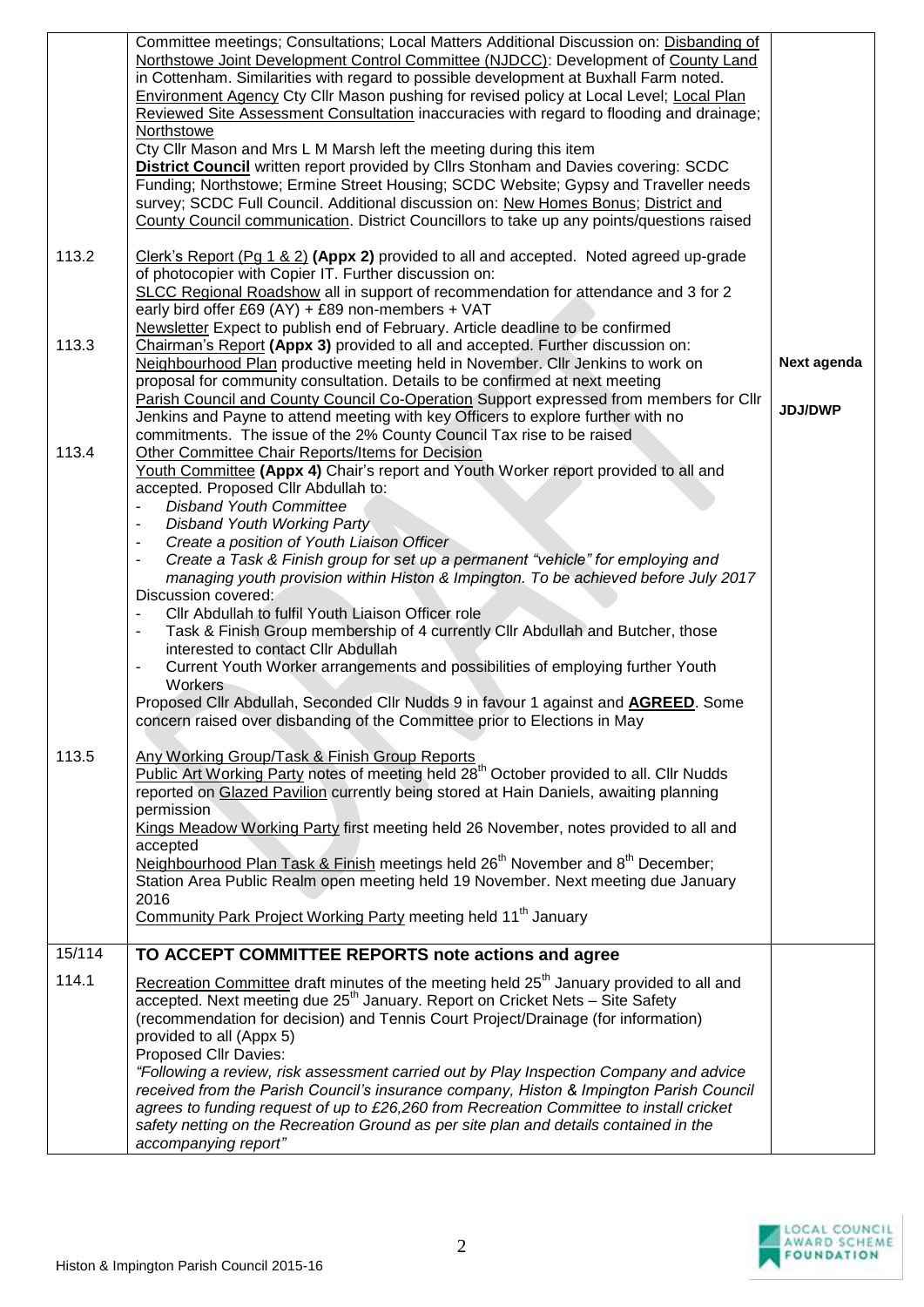| 114.2<br>114.3<br>114.5 | CIIr Davies verbally updated Committee on details contained in report. Standing Orders<br>suspended. Malcolm Green and Keith Franklin (Bowls Club representatives) expressed<br>support for scheme. Greg Peck (Cricket Club) highlighted club currently playing in a higher<br>league than ever before, standard of cricket and technology means balls are now being hit<br>further. Standing Orders re-instated.<br>Clarification on location (as advised by Contractor) and lifespan of netting, thought to be 10<br>years. Proposed Cllr Davies, Seconded Cllr Stonham all in favour and <b>AGREED</b> to fund<br>the project up to £26,260. Drainage issues in the Recreation Ground car park and the<br>effect this could have on any long term changes to infrastructure at the Recreation Ground<br>noted<br>Planning Committee draft minutes 24 <sup>th</sup> November, 15 <sup>th</sup> December and 5 <sup>th</sup> January 2016<br>provided to all and accepted. Next meeting due 26 <sup>th</sup> January<br>Highways Committee draft minutes 26 <sup>th</sup> November provided to all and accepted.<br><b>Employment Committee draft "In Committee" minutes provided to all and accepted</b><br>Apprentice Review Mrs Marsh verbally updated on:<br>Current apprenticeship. Contract period of up to 15 months or completion of<br>apprenticeship whichever is sooner<br>Noted that apprenticeships now for 1 year, previously 3 years<br>It was envisaged that there would be an overlap with any new apprentice commencing |  |
|-------------------------|--------------------------------------------------------------------------------------------------------------------------------------------------------------------------------------------------------------------------------------------------------------------------------------------------------------------------------------------------------------------------------------------------------------------------------------------------------------------------------------------------------------------------------------------------------------------------------------------------------------------------------------------------------------------------------------------------------------------------------------------------------------------------------------------------------------------------------------------------------------------------------------------------------------------------------------------------------------------------------------------------------------------------------------------------------------------------------------------------------------------------------------------------------------------------------------------------------------------------------------------------------------------------------------------------------------------------------------------------------------------------------------------------------------------------------------------------------------------------------------------------------------------------------------------|--|
|                         | in July (especially if school leaver)                                                                                                                                                                                                                                                                                                                                                                                                                                                                                                                                                                                                                                                                                                                                                                                                                                                                                                                                                                                                                                                                                                                                                                                                                                                                                                                                                                                                                                                                                                      |  |
|                         | Recommendation for Job Description Changes for Assistant Clerk and additional scale                                                                                                                                                                                                                                                                                                                                                                                                                                                                                                                                                                                                                                                                                                                                                                                                                                                                                                                                                                                                                                                                                                                                                                                                                                                                                                                                                                                                                                                        |  |
|                         | points with effect from 1 April 2016 to reflect changes                                                                                                                                                                                                                                                                                                                                                                                                                                                                                                                                                                                                                                                                                                                                                                                                                                                                                                                                                                                                                                                                                                                                                                                                                                                                                                                                                                                                                                                                                    |  |
|                         | Recommendation for additional scale point for Office Manager with effect from 1 April 2016                                                                                                                                                                                                                                                                                                                                                                                                                                                                                                                                                                                                                                                                                                                                                                                                                                                                                                                                                                                                                                                                                                                                                                                                                                                                                                                                                                                                                                                 |  |
|                         | Under Standing Order 26a, pursuant to standing order 1c, it was resolved that public and                                                                                                                                                                                                                                                                                                                                                                                                                                                                                                                                                                                                                                                                                                                                                                                                                                                                                                                                                                                                                                                                                                                                                                                                                                                                                                                                                                                                                                                   |  |
|                         | press be excluded from these items, due to the confidential nature of the matters under<br>discussion these were taken at the end of the meeting.                                                                                                                                                                                                                                                                                                                                                                                                                                                                                                                                                                                                                                                                                                                                                                                                                                                                                                                                                                                                                                                                                                                                                                                                                                                                                                                                                                                          |  |
|                         | The Employment Committee reported on discussions at meeting held 30 <sup>th</sup> November.                                                                                                                                                                                                                                                                                                                                                                                                                                                                                                                                                                                                                                                                                                                                                                                                                                                                                                                                                                                                                                                                                                                                                                                                                                                                                                                                                                                                                                                |  |
|                         | It was noted that the proposed increase by 3 points for the Assistant Clerk was in part a re-                                                                                                                                                                                                                                                                                                                                                                                                                                                                                                                                                                                                                                                                                                                                                                                                                                                                                                                                                                                                                                                                                                                                                                                                                                                                                                                                                                                                                                              |  |
|                         | evaluation after entry via a government employment scheme. Comment was made of the                                                                                                                                                                                                                                                                                                                                                                                                                                                                                                                                                                                                                                                                                                                                                                                                                                                                                                                                                                                                                                                                                                                                                                                                                                                                                                                                                                                                                                                         |  |
|                         | competent approach and willingness shown in taking over the responsibility for the clerking                                                                                                                                                                                                                                                                                                                                                                                                                                                                                                                                                                                                                                                                                                                                                                                                                                                                                                                                                                                                                                                                                                                                                                                                                                                                                                                                                                                                                                                |  |
|                         | of this meeting of the Full Council at short notice. The Responsible Finance Officer (Office<br>Manager) has considerably upgraded her support to the Council in its financial                                                                                                                                                                                                                                                                                                                                                                                                                                                                                                                                                                                                                                                                                                                                                                                                                                                                                                                                                                                                                                                                                                                                                                                                                                                                                                                                                             |  |
|                         | management. A single scale point reclassification was proposed. Both increases had                                                                                                                                                                                                                                                                                                                                                                                                                                                                                                                                                                                                                                                                                                                                                                                                                                                                                                                                                                                                                                                                                                                                                                                                                                                                                                                                                                                                                                                         |  |
|                         | been incorporated in the budget process that had led to the Precept recommendation                                                                                                                                                                                                                                                                                                                                                                                                                                                                                                                                                                                                                                                                                                                                                                                                                                                                                                                                                                                                                                                                                                                                                                                                                                                                                                                                                                                                                                                         |  |
|                         | accepted earlier in the meeting. Discussion highlighted that these rises were partly "catch-                                                                                                                                                                                                                                                                                                                                                                                                                                                                                                                                                                                                                                                                                                                                                                                                                                                                                                                                                                                                                                                                                                                                                                                                                                                                                                                                                                                                                                               |  |
|                         | up" for duties already being performed and the Employment Committee were requested to                                                                                                                                                                                                                                                                                                                                                                                                                                                                                                                                                                                                                                                                                                                                                                                                                                                                                                                                                                                                                                                                                                                                                                                                                                                                                                                                                                                                                                                      |  |
|                         | consider how to best reward recognition of performance in the future. The Employment<br>Committee were asked to review the role of the Clerk at its next meeting. Cllr Ing proposed                                                                                                                                                                                                                                                                                                                                                                                                                                                                                                                                                                                                                                                                                                                                                                                                                                                                                                                                                                                                                                                                                                                                                                                                                                                                                                                                                        |  |
|                         | the re-classifications with effect from 1 April 2016. Cllr Wood seconded and all voted in                                                                                                                                                                                                                                                                                                                                                                                                                                                                                                                                                                                                                                                                                                                                                                                                                                                                                                                                                                                                                                                                                                                                                                                                                                                                                                                                                                                                                                                  |  |
|                         | favour and <b>AGREED</b> . Other recommendations in report covering reviews due during 2016                                                                                                                                                                                                                                                                                                                                                                                                                                                                                                                                                                                                                                                                                                                                                                                                                                                                                                                                                                                                                                                                                                                                                                                                                                                                                                                                                                                                                                                |  |
|                         | noted                                                                                                                                                                                                                                                                                                                                                                                                                                                                                                                                                                                                                                                                                                                                                                                                                                                                                                                                                                                                                                                                                                                                                                                                                                                                                                                                                                                                                                                                                                                                      |  |
| 114.6                   | Environment Committee draft minutes 8 <sup>th</sup> December provided to all and accepted                                                                                                                                                                                                                                                                                                                                                                                                                                                                                                                                                                                                                                                                                                                                                                                                                                                                                                                                                                                                                                                                                                                                                                                                                                                                                                                                                                                                                                                  |  |
| 15/115                  | TO RECEIVE FINANCE & ADMINISTRATION REPORT (Appx 3 Pgs 3-4)                                                                                                                                                                                                                                                                                                                                                                                                                                                                                                                                                                                                                                                                                                                                                                                                                                                                                                                                                                                                                                                                                                                                                                                                                                                                                                                                                                                                                                                                                |  |
| 115.1                   | Finance, Legal and Administration Committee draft minutes 14 <sup>th</sup> December provided to all                                                                                                                                                                                                                                                                                                                                                                                                                                                                                                                                                                                                                                                                                                                                                                                                                                                                                                                                                                                                                                                                                                                                                                                                                                                                                                                                                                                                                                        |  |
|                         | and accepted. Draft minutes 11 <sup>th</sup> January 2016 not yet available                                                                                                                                                                                                                                                                                                                                                                                                                                                                                                                                                                                                                                                                                                                                                                                                                                                                                                                                                                                                                                                                                                                                                                                                                                                                                                                                                                                                                                                                |  |
|                         | Recommendation made 11 <sup>th</sup> January, proposed Cllr Payne                                                                                                                                                                                                                                                                                                                                                                                                                                                                                                                                                                                                                                                                                                                                                                                                                                                                                                                                                                                                                                                                                                                                                                                                                                                                                                                                                                                                                                                                          |  |
|                         | "Council note the outcome of the Parish Council County Tax Consultation; Commit to an<br>annual consultation of this nature; Ensure that the results are published on the website;                                                                                                                                                                                                                                                                                                                                                                                                                                                                                                                                                                                                                                                                                                                                                                                                                                                                                                                                                                                                                                                                                                                                                                                                                                                                                                                                                         |  |
|                         | Follow up with those who offered to assist the Council, and specifically those interested in                                                                                                                                                                                                                                                                                                                                                                                                                                                                                                                                                                                                                                                                                                                                                                                                                                                                                                                                                                                                                                                                                                                                                                                                                                                                                                                                                                                                                                               |  |
|                         | standing for Council; Complete the analysis of the comments/feedback, and respond as                                                                                                                                                                                                                                                                                                                                                                                                                                                                                                                                                                                                                                                                                                                                                                                                                                                                                                                                                                                                                                                                                                                                                                                                                                                                                                                                                                                                                                                       |  |
|                         | appropriate"                                                                                                                                                                                                                                                                                                                                                                                                                                                                                                                                                                                                                                                                                                                                                                                                                                                                                                                                                                                                                                                                                                                                                                                                                                                                                                                                                                                                                                                                                                                               |  |
|                         |                                                                                                                                                                                                                                                                                                                                                                                                                                                                                                                                                                                                                                                                                                                                                                                                                                                                                                                                                                                                                                                                                                                                                                                                                                                                                                                                                                                                                                                                                                                                            |  |
|                         | Paper provided to all (Appx 6). Cllr Payne verbally presented on data received. Noting no                                                                                                                                                                                                                                                                                                                                                                                                                                                                                                                                                                                                                                                                                                                                                                                                                                                                                                                                                                                                                                                                                                                                                                                                                                                                                                                                                                                                                                                  |  |
|                         | responses from residents of Kings Meadow. Proposed Cllr Payne, seconded Cllr Wood all<br>in favour and <b>AGREED</b> to support recommendation. Repeater posts required on social                                                                                                                                                                                                                                                                                                                                                                                                                                                                                                                                                                                                                                                                                                                                                                                                                                                                                                                                                                                                                                                                                                                                                                                                                                                                                                                                                          |  |
|                         | media and website to increase response rate                                                                                                                                                                                                                                                                                                                                                                                                                                                                                                                                                                                                                                                                                                                                                                                                                                                                                                                                                                                                                                                                                                                                                                                                                                                                                                                                                                                                                                                                                                |  |
|                         |                                                                                                                                                                                                                                                                                                                                                                                                                                                                                                                                                                                                                                                                                                                                                                                                                                                                                                                                                                                                                                                                                                                                                                                                                                                                                                                                                                                                                                                                                                                                            |  |
|                         | CIIr Foster declared a pecuniary interest and left the meeting                                                                                                                                                                                                                                                                                                                                                                                                                                                                                                                                                                                                                                                                                                                                                                                                                                                                                                                                                                                                                                                                                                                                                                                                                                                                                                                                                                                                                                                                             |  |
| 115.2                   | Delegated payment of accounts noted (Appx 2) Clerk's Report                                                                                                                                                                                                                                                                                                                                                                                                                                                                                                                                                                                                                                                                                                                                                                                                                                                                                                                                                                                                                                                                                                                                                                                                                                                                                                                                                                                                                                                                                |  |
| 115.3                   | Approve payment of outstanding accounts (Appx 2) Clerk's Report. Prop Cllr Stonham,                                                                                                                                                                                                                                                                                                                                                                                                                                                                                                                                                                                                                                                                                                                                                                                                                                                                                                                                                                                                                                                                                                                                                                                                                                                                                                                                                                                                                                                        |  |
|                         | sec Cllr Hertoghe, all in favour and AGREED to approve. Bank reconciliation item was                                                                                                                                                                                                                                                                                                                                                                                                                                                                                                                                                                                                                                                                                                                                                                                                                                                                                                                                                                                                                                                                                                                                                                                                                                                                                                                                                                                                                                                       |  |